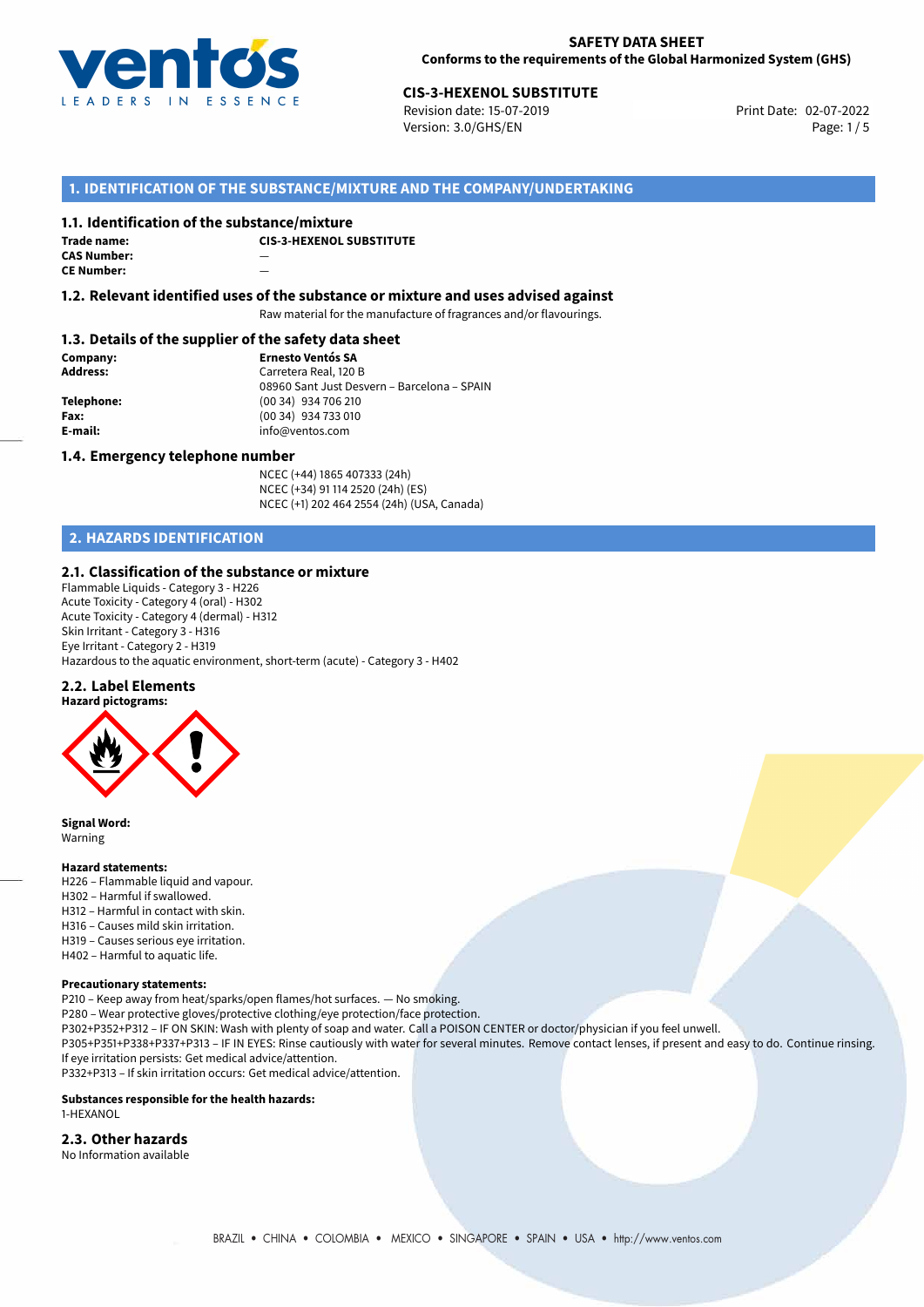

Revision date: 15-07-2019 Version: 3.0/GHS/EN Page: 2 / 5

# **3. COMPOSITION/INFORMATION ON INGREDIENTS**

#### **3.1. Substances**

#### Not applicable

# **3.2. Mixtures**

MIXTURE OF AROMATIC SUBSTANCES

Hazardous constituents:

| <b>Chemical Name</b> | % (w/w)       | <b>CAS No</b><br><b>EC No</b> | <b>Classification according to GHS</b>                                                                                                                                                                                                                                                      |
|----------------------|---------------|-------------------------------|---------------------------------------------------------------------------------------------------------------------------------------------------------------------------------------------------------------------------------------------------------------------------------------------|
| 1-HEXANOL            | $\geq$ 50     | $111 - 27 - 3$<br>203-852-3   | Flammable Liquids - Category 3 - H226<br>Acute Toxicity - Category 4 (oral) - H302<br>Acute Toxicity - Category 4 (dermal) - H312<br>Skin Irritant - Category 3 - H316<br>Eye Irritant - Category 2A - H319<br>Hazardous to the aquatic environment, short-term (acute) - Category 3 - H402 |
| l CIS-3-HEXENOL      | $>1$ ; $<$ 10 | 928-96-1<br>213-192-8         | Flammable Liquids - Category 3 - H226<br>Eye Irritant - Category 2A - H319                                                                                                                                                                                                                  |

[See the full text of the hazard statements in section 16.](#page-4-0)

# **4. FIRST-AID MEASURES**

#### **4.1. Description of necessary first aid measures**

| Ingestion:    | Rinse mouth with water.                                                                                               |
|---------------|-----------------------------------------------------------------------------------------------------------------------|
|               | Obtain medical advice.                                                                                                |
|               | Keep at rest. Do not induce vomiting.                                                                                 |
| Eye contact:  | In case of contact with eyes, rinse immediately with plenty of water for at least 15 minutes and seek medical advice. |
| Inhalation:   | Remove person to fresh air and keep at rest.                                                                          |
|               | Seek immediate medical advice.                                                                                        |
| Skin contact: | Take off immediately all contaminated clothing.                                                                       |
|               | Thoroughly wash affected skin with soap and water.                                                                    |
|               | Seek medical attention if symptoms persist.                                                                           |
|               |                                                                                                                       |

#### **4.2. Most important symptoms and effects, both acute and delayed** No information available.

#### **4.3. Indication of any immediate medical attention and special treatment needed** No information available.

# **5. FIRE-FIGHTING MEASURES**

#### **5.1. Extinguishing Media**

Water spray, carbon dioxide, dry chemical powder or appropriate foam. For safety reasons do not use full water jet.

#### **5.2. Special hazards arising from the substance or mixture**

Known or Anticipated Hazardous Products of Combustion: Emits toxic fumes under fire conditions.

#### **5.3. Advice for firefighters**

High temperatures can lead to high pressures inside closed containers. Avoid inhalation of vapors that are created. Use appropriate respiratory protection. Do not allow spillage of fire to be poured into drains or watercourses. Wear self-contained breathing apparatus and protective clothing.

# **6. ACCIDENTAL RELEASE MEASURES**

#### **6.1. Personal precautions, protective equipment and emergency procedures**

Evacuate surronding areas. Ensure adequate ventilation. Keep unnecessary and unprotected personnel from entering. Do not breathe vapor/spray. Avoid contact with skin and eyes. Information regarding personal protective measures: see section 8.

#### **6.2. Environmental precautions**

To avoid possible contamination of the environment, do not discharge into any drains, surface waters or groundwaters.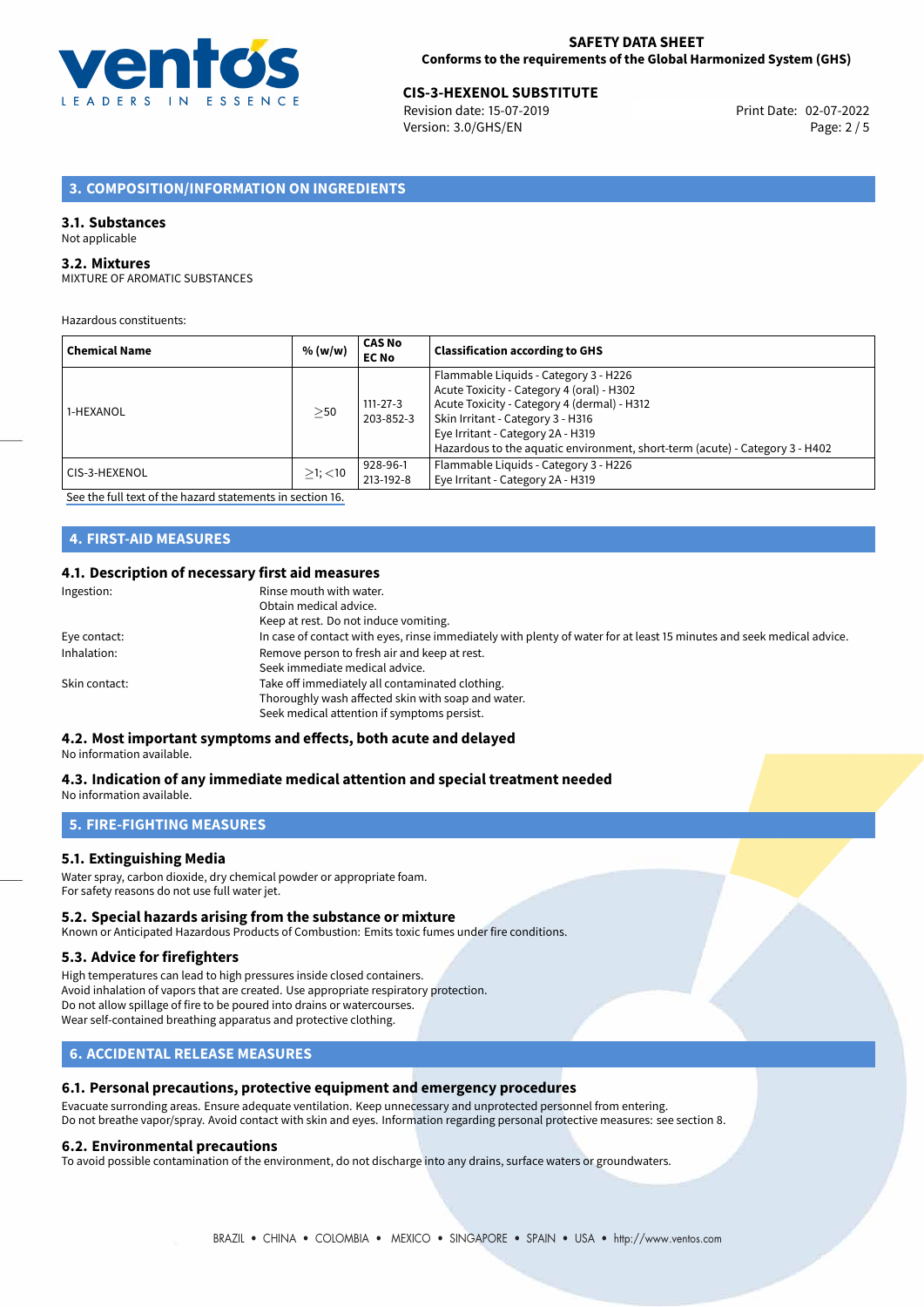

Revision date: 15-07-2019 Version: 3.0/GHS/EN Page: 3 / 5

# **6.3. Methods and materials for containment and cleaning up**

Cover with an inert, inorganic, non-combustible absorbent material (e.g. dry-lime, sand, soda ash). Place in covered containers using non-sparking tools and transport outdoors. Avoid open flames or sources of ignition (e.g. pilot lights on gas hot water heater). Ventilate area and wash spill site after material pickup is complete.

#### **6.4. Reference to other sections**

Information regarding exposure controls, personal protection and disposal considerations can be found in sections 8 and 13.

#### **7. HANDLING AND STORAGE**

#### **7.1. Precautions for safe handling**

Do not store or handle this material near food or drinking water. Do not smoke. Avoid contact with the eyes, skin and clothing. Wear protective clothing and use glasses. Observe the rules of safety and hygiene at work. Keep in the original container or an alternative made from a compatible material.

#### **7.2. Conditions for safe storage, including any incompatibilities**

Store in tightly closed and preferably full containers in a cool, dry and ventilated area, protected from light. Keep away from sources of ignition (e.g. hot surfaces, sparks, flame and static discharges). Keep away from incompatible materials (see section 10).

#### **7.3. Specific end use(s)**

No information available.

#### **8. EXPOSURE CONTROLS AND PERSONAL PROTECTION**

#### **8.1. Control parameters**

Components with occupational exposure limits: None known.

#### **8.2. Exposure controls**

Measures should be taken to prevent materials from being splashed into the body. Provide adequate ventilation, according to the conditions of use. Use a mechanical exhaust if required.

# **8.3. Individual protection measures, such as personal protective equipment**

| Eye/Face protection:             | Chemical safety goggles are recommended. Wash contaminated goggles before reuse.                                                            |  |  |
|----------------------------------|---------------------------------------------------------------------------------------------------------------------------------------------|--|--|
| Hand Protection:                 | Chemical-resistant gloves are recommended. Wash contaminated gloves before reuse.                                                           |  |  |
| Body protection:                 | Personal protective equipment for the body should be selected based on the task being performed and the risks<br>involved.                  |  |  |
| Respiratory Protection:          | In case of insufficient ventilation, use suitable respiratory equipment.                                                                    |  |  |
| Environmental exposure controls: | Emissions from ventilation or process equipment should be checked to ensure they comply with environmental<br>protection legislation.       |  |  |
|                                  | In some cases, filters or engineering modifications to the process equipment will be necessary to reduce emissions to<br>acceptable levels. |  |  |

## **9. PHYSICAL AND CHEMICAL PROPERTIES**

### **9.1. Information on basic physical and chemical properties**

| Appearance:                         | Liquid                                           |
|-------------------------------------|--------------------------------------------------|
| Colour:                             | Conforms to standard                             |
| Odour:                              | Conforms to standard                             |
| Odour theshold:                     | Not determined                                   |
| pH:                                 | Not determined                                   |
| Melting point/freezing point:       | Not determined                                   |
| Boling point/boiling range:         | Not determined                                   |
| Flash point:                        | 58 °C                                            |
| Evaporation rate:                   | Not determined                                   |
| Flammability:                       | Not determined                                   |
| Lower flammability/Explosive limit: | Not determined                                   |
| Upper flammability/Explosive limit: | Not determined                                   |
| Vapour pressure:                    | Not determined                                   |
| Vapour Density:                     | Not determined                                   |
| Density:                            | $0,815-0,825$ g/mL (20 <sup>o</sup> C)           |
| Relative density:                   | $0,815 - 0,825$ (20°C)                           |
| Water solubility:                   | SLIGHTLY SOLUBLE IN WATER (6 g/l APPROX AT 25°C) |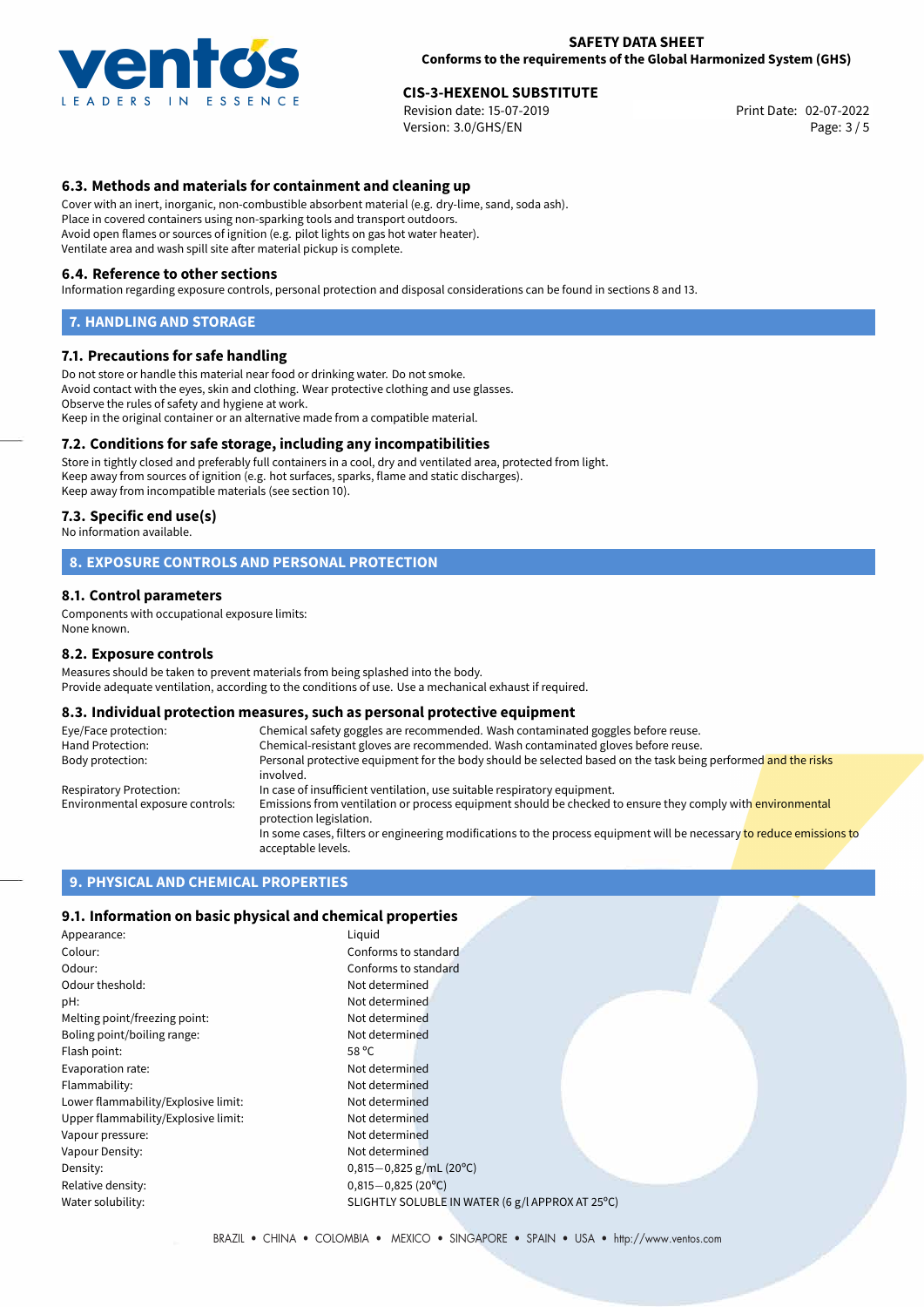

Revision date: 15-07-2019 Version: 3.0/GHS/EN Page: 4 / 5

Solubility in other solvents: SOLUBLE IN ETHANOL Partition coefficient n-octanol/water: Not determined Auto-ignition temperature: Not determined Decomposition temperature: Not determined Viscosity, dynamic: Not determined Viscosity, kinematic: Not determined Explosive properties: Not determined Oxidising properties: NONE EXPECTED

# **10. STABILITY AND REACTIVITY**

#### **10.1. Reactivity**

No hazardous reactions if stored and handled as prescribed/indicated.

#### **10.2. Chemical stability**

The product is stable if stored and handled as prescribed/indicated.

#### **10.3. Possibility of hazardous reactions**

No hazardous reactions if stored and handled as prescribed/indicated.

#### **10.4. Conditions to Avoid**

Conditions to Avoid: Excessive heat, flame or other ignition sources.

#### **10.5. Incompatible materials**

Avoid contact with strong acids and bases and oxidizing agents.

#### **10.6. Hazardous decomposition products**

During combustion may form carbon monoxide and unidentified organic compounds.

# **11. TOXICOLOGICAL INFORMATION**

| <b>Acute toxicity</b>                    | Harmful if swallowed. Harmful in contact with skin.                       |  |
|------------------------------------------|---------------------------------------------------------------------------|--|
| Skin corrosion/irritation                | Causes mild skin irritation.                                              |  |
| Serious eye damage/irritation            | Causes serious eye irritation.                                            |  |
| <b>Respiratory or skin sensitisation</b> | Based on the data available, the criteria for classification are not met. |  |
| <b>Germ cell mutagenicity</b>            | Based on the data available, the criteria for classification are not met. |  |
| Carcinogenicity                          | Based on the data available, the criteria for classification are not met. |  |
| <b>Reproductive toxicity</b>             | Based on the data available, the criteria for classification are not met. |  |
| <b>STOT-single exposure</b>              | Based on the data available, the criteria for classification are not met. |  |
| <b>STOT-repeated exposure</b>            | Based on the data available, the criteria for classification are not met. |  |
| <b>Aspiration hazard</b>                 | Based on the data available, the criteria for classification are not met. |  |

# **12. ECOLOGICAL INFORMATION**

#### **12.1. Toxicity**

**Assessment:** Harmful to aquatic life. **Experimental/calculated data:** No information available.

**12.2. Degradability** No information available.

#### **12.3. Bioaccumulative potential**

No information available.

#### **12.4. Soil mobility** No information available.

**12.5. Other adverse effects**

See also sections 6, 7, 13 and 15 Do not allow to get into waste water or waterways.